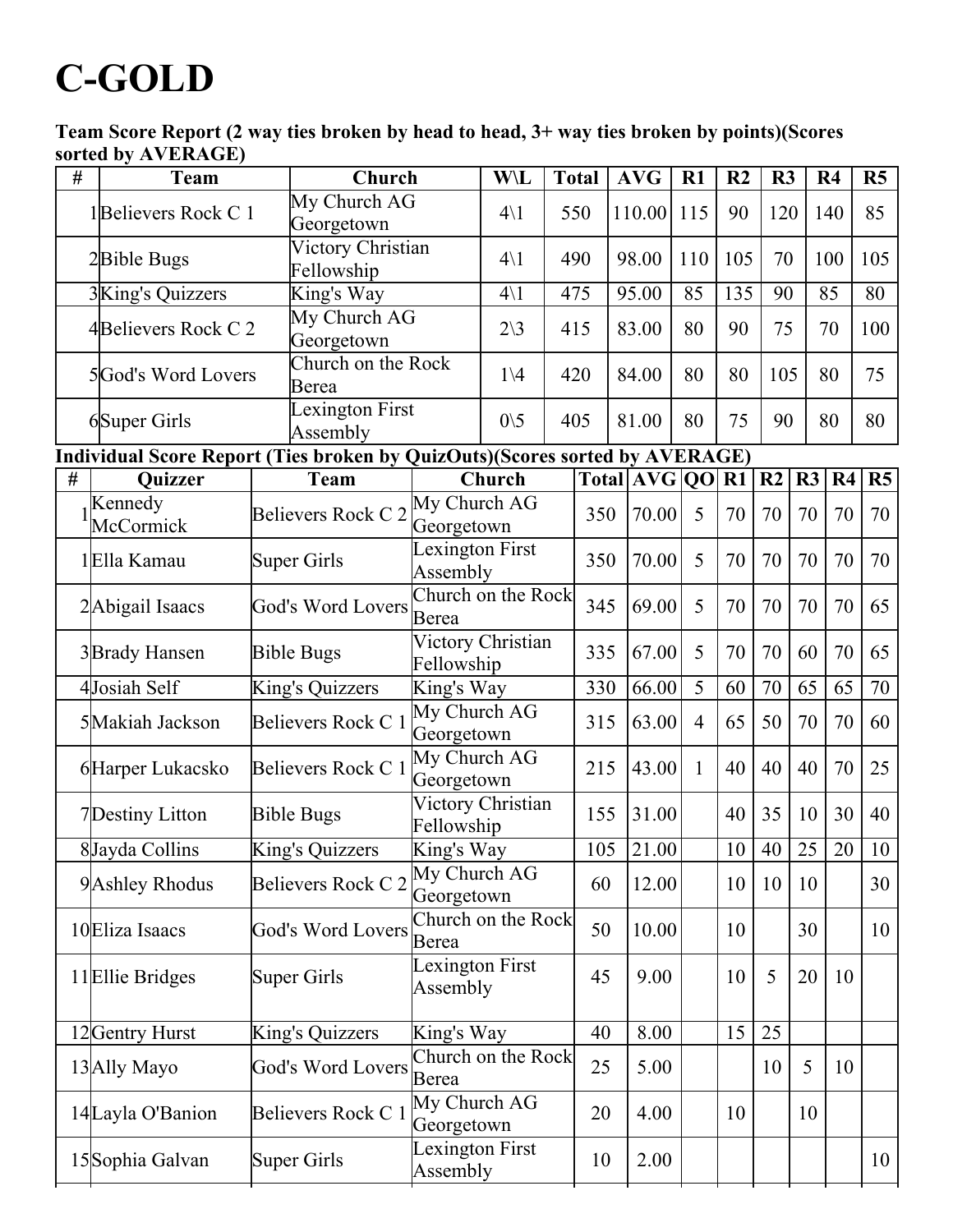| 16 Elizabeth Williams Believers Rock C $2^{My}$ Church AG<br>Georgetown |  | 0.00 |  |  |  |  |  |
|-------------------------------------------------------------------------|--|------|--|--|--|--|--|
|-------------------------------------------------------------------------|--|------|--|--|--|--|--|